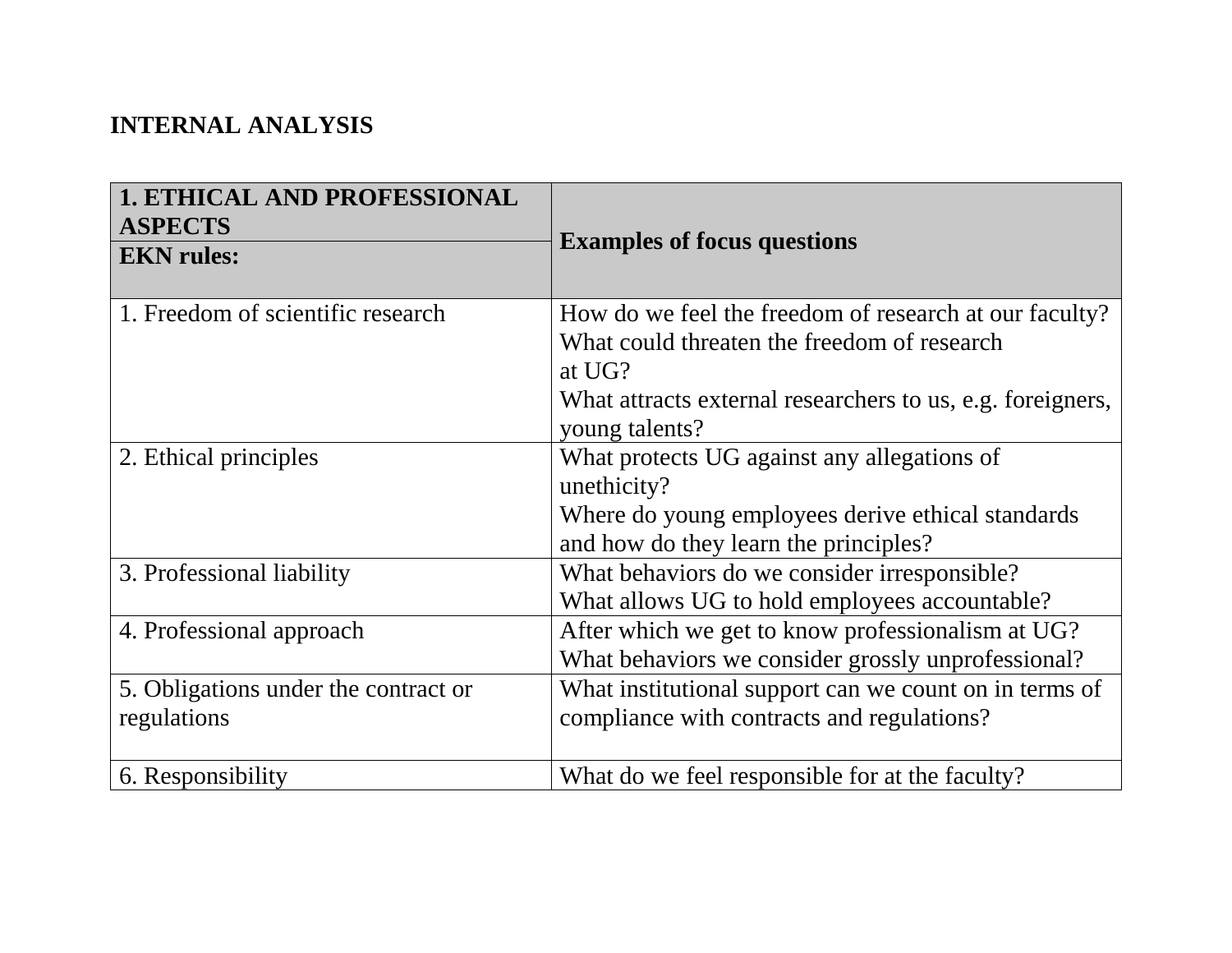| 7. Principles of good practice in scientific<br>research | Where do we get good practices in scientific research?<br>How are the principles of good practice promoted?                                    |
|----------------------------------------------------------|------------------------------------------------------------------------------------------------------------------------------------------------|
| 8. Dissemination, exploitation of results                | What examples of research dissemination can we be<br>proud of in our faculty?<br>What would guarantee a better use of our research<br>results? |
| 9. Social commitment                                     | What social impact does our faculty have?<br>How do we measure our social commitment?                                                          |
| 10. The principle of non-discrimination                  | What prevents discrimination?<br>Who else is exposed to it?                                                                                    |
| 11. Gender balance                                       | What is the gender balance in research projects at UG<br>in practice?                                                                          |

| 2. RECRUITMENT AND<br><b>EVALUATION OF EMPLOYEES</b><br><b>EKN</b> rules: | <b>Questions For Discussion In Focus Groups</b>                                        |
|---------------------------------------------------------------------------|----------------------------------------------------------------------------------------|
| 12. Employee evaluation systems                                           | What does the professionalism of UG staff ensure in the<br>employee assessment system? |
| 13. Recruitment (Code)                                                    | What in the Code ensures transparency of recruitment?                                  |
| 14. Personnel selection                                                   | How transparent are the personnel selection rules?                                     |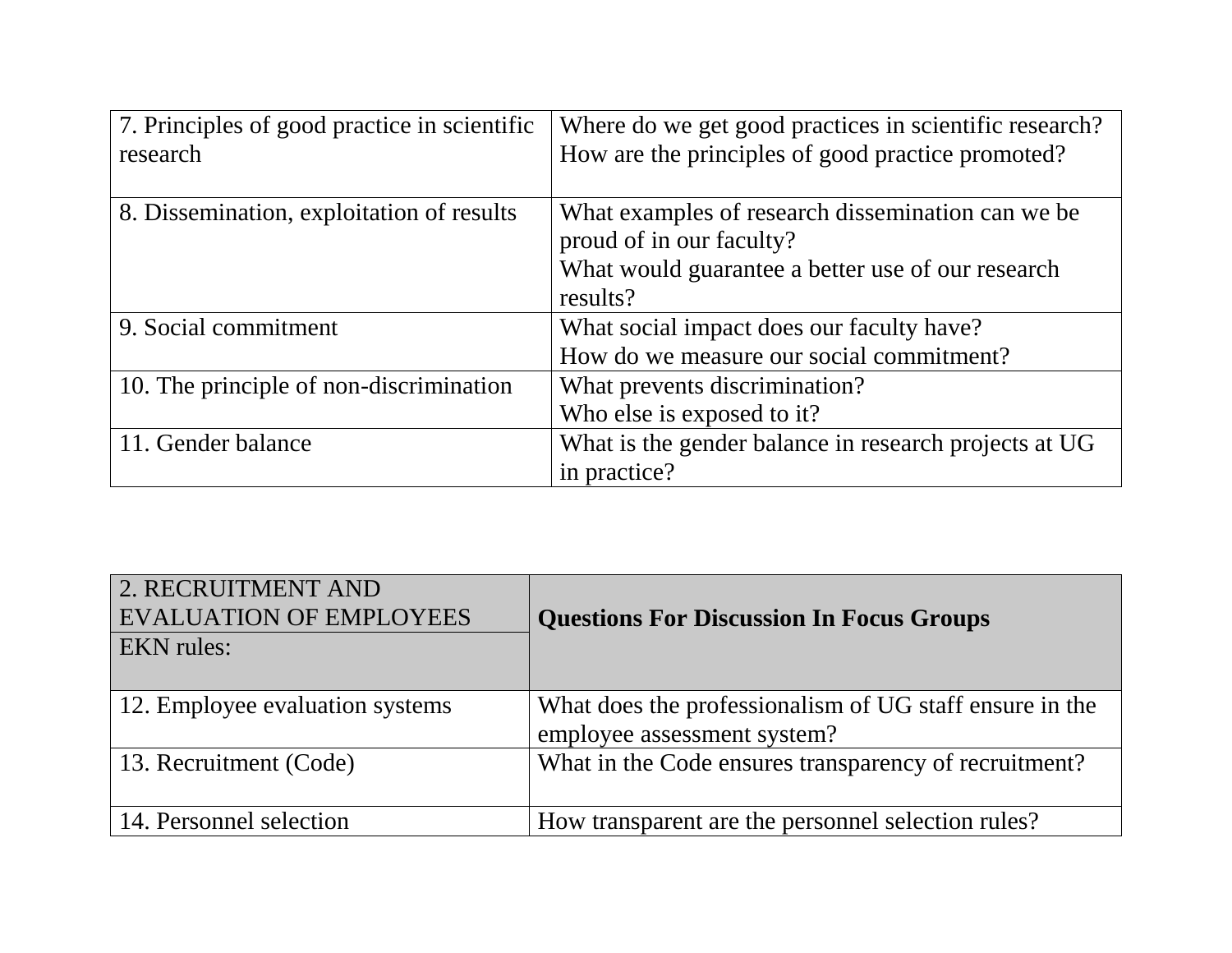| 15. Transparency                                      | What guarantees transparency at UG?                                                                  |
|-------------------------------------------------------|------------------------------------------------------------------------------------------------------|
| 16. Merit assessment                                  | What inspires confidence in assessing merits?                                                        |
| 17. Departures from the chronological<br>order of CVs | What should decide about the order of resumes?                                                       |
| 18. Recognition of mobility experience                | How is experience gained outside the university reported<br>and appreciated? (internships, mobility) |
| 19. Recognition of qualifications                     | What non-academic qualifications are recognized at UG?                                               |
| 20. Seniority                                         | What is the value of seniority                                                                       |
| 21. Posts for employees with a doctoral               | What career options do people with a doctoral degree                                                 |
| degree                                                | have?                                                                                                |
| 22. Recognition of the profession                     | How are people with valuable professional qualifications<br>promoted at UG?                          |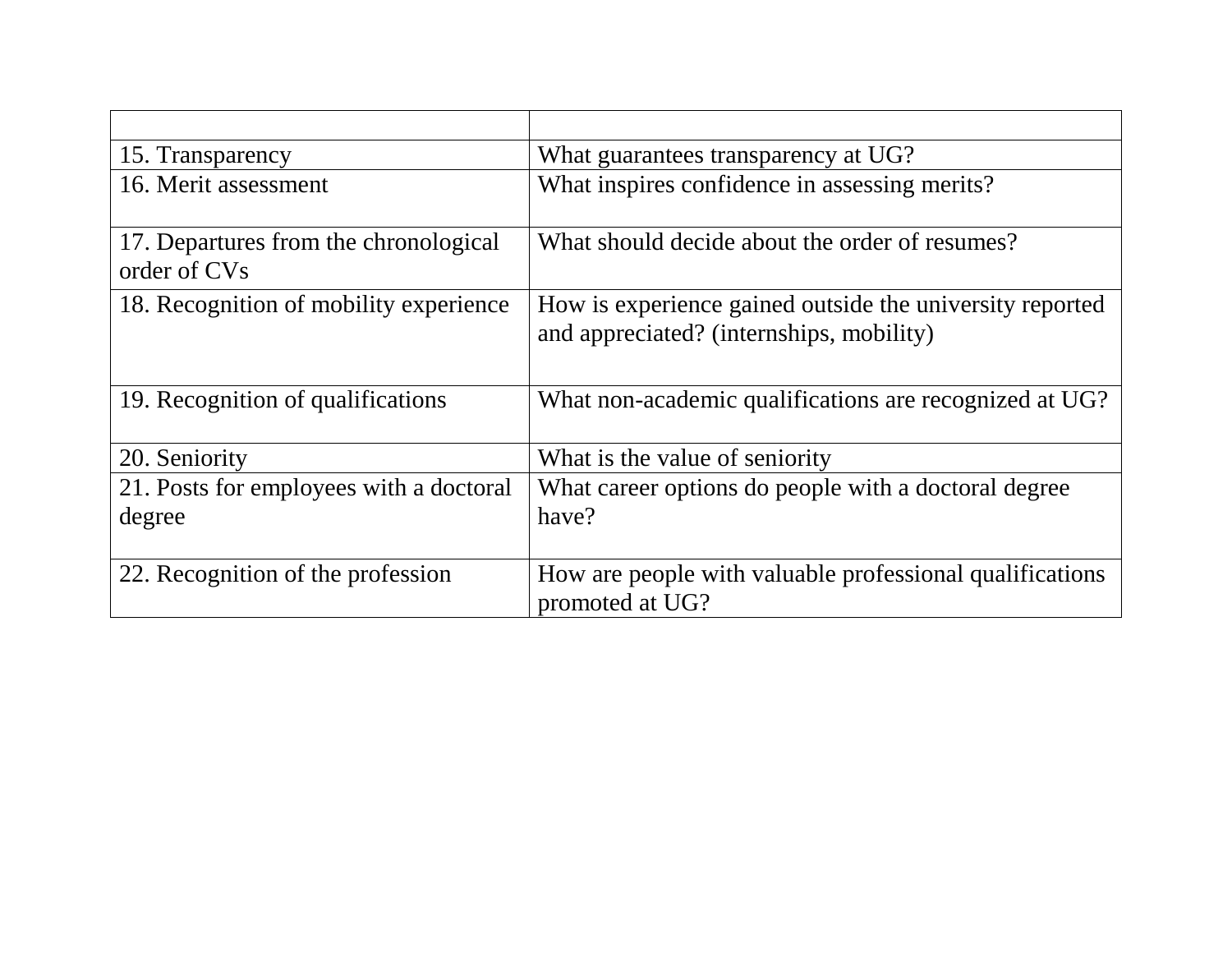| <b>3. PROFESSIONAL CAREER</b><br>DEVELOPMENT AND WORKING<br><b>CONDITIONS</b><br><b>EKN</b> rules: | <b>Questions For Discussion In Focus Groups</b>                                |
|----------------------------------------------------------------------------------------------------|--------------------------------------------------------------------------------|
| 23. Scientific research environment                                                                | How does the UG environment support scientific<br>research?                    |
| 24. Working conditions                                                                             | How to make working conditions more friendly?                                  |
| 25. Stabilization and permanent<br>employment                                                      | What gives UG a sense of stability at work?                                    |
| 26. Financing and remuneration                                                                     | What is the relationship between fundraising for<br>research and remuneration? |
| 28. Career development                                                                             | How can you develop professionally at UG?                                      |
| 29. The value of mobility                                                                          | How is mobility at UG appreciated and managed?                                 |
| 30. Access to professional counseling                                                              | How is career counseling organized at UG?                                      |
| 31. Intellectual property rights                                                                   | How is intellectual property secured at UG?                                    |
| 32. Co-authorship                                                                                  | What are our experiences of being a co-author?                                 |
| 33. Teaching                                                                                       | What are the connections between teaching and a<br>career at UG?               |